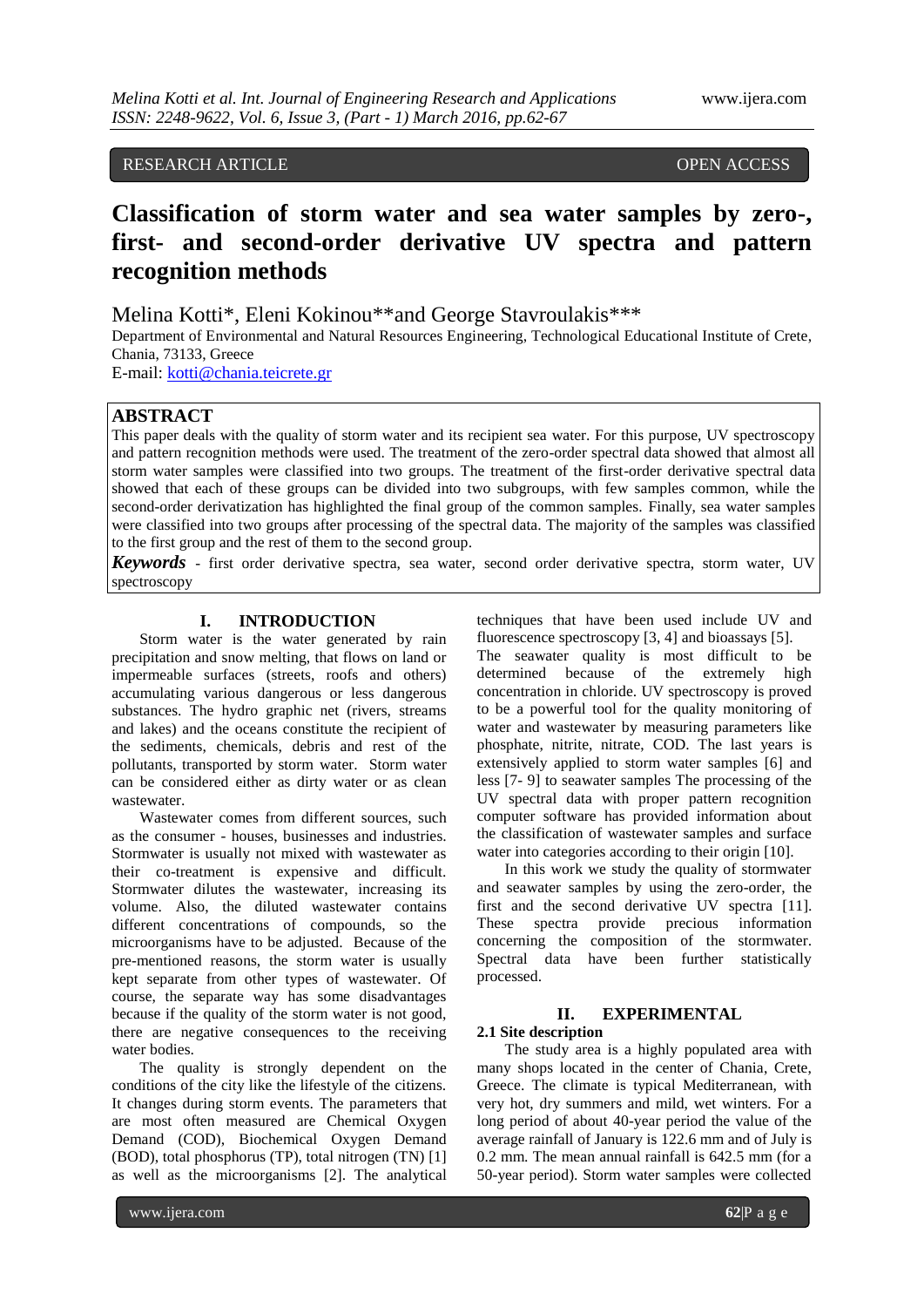from the outlets of two pipes, I and II, as shown in Fig. 1. Pipe I is a very old one constructed in enetic years. Pipe II is a new one and it drains a much smaller area. Both of them run directly near the old port of the city. Four samples were collected once

from accessible points of pipe I (Ia, Ib, Ic, Id) and 8 samples from accessible points of pipe II (St1-St8).

The sampling depth was mainly zero but some samples were collected and from six meters. The sea sampling points are also shown in Fig. 1.



Figure 1: Google map of the study area showing sampling points

### **2.2 Samples**

Totally, 26 stormwater and 34 sea water samples were collected during two years sampling period, from 2012 to 2014. The collected samples were transported to the laboratory and analyzed within 24 hours.

### **2.3 Reagents**

Solutions of sodium nitrate (5 mg/L as nitrate), caffeine (1 mg/L) phenacetin (1 mg/L), sodium dodecylbenzene sulfonate (DBS) (2 mg/L) and nonylphenol (NP) (2 mg/L) were prepared by dissolving the required amounts in deionized water. All the reagents were purchased from Aldrich and were of analytical grade except from the detergents, DBS and NP that were of technical grade.

### 2.4 **Methods of analysis**

### Chemical methods

UV analysis was performed with a UV spectrophotometer. The Hitachi U-2001 dual beam spectrophotometer was operated at 0.5 nm bandwidth, with a quartz cell of 10 mm, wavelength of 200 to 400 nm and a scanning speed of 800 nm/min.

Deionized water was used as blank. The samples were not subject to any treatment. When the absorbance was above 2, the samples were properly diluted. The zero-order absorption spectra and the first and second derivative spectra were recorded between 200-400 nm and stored in the memory of the spectrophotometer. The dilution factor was calculated for the final results.

Statistical data processing

Pearson's Correlation Coefficient  $(r_{xy},$ implemented in Matlab), was used in order to estimate the correlation among the parameters estimated in the context of this study. This technique has been successfully used in previous studies in order to process large datasets [12]. Initially, a scatter plot of all data pairs has been done to establish if the data indicates a linear relationship, because  $r_{xy}$ indicates the strength of a linear relationship between two variables x and y for N samples. rxy is defined as:

$$
r_{xy} = \frac{Cov(x, y)}{\sqrt{Var(x)}\sqrt{Var(y)}}\tag{1}
$$

where Cov the covariance and Var the variance

defined as: 
$$
Var(x) = \frac{\sum (x_i - \overline{x})^2}{N - 1} = \frac{SS_{xx}}{N - 1}
$$
 (2)  
and

$$
Cov(x, y) = \frac{\sum (x_i - \overline{x}) \sum (y_i - \overline{y})}{N - 1} = \frac{SS_{xy}}{N - 1}
$$
 (3)

Values of r, ranging from -1 to -0.75 and 0.75 to 1, correspond to perfect-strong relation of the two variables. In case the r value lies in the ranges (-0.75 to  $-0.5$ ) and  $(0.5 \text{ to } 0.75)$  it indicates a moderate relation of the two variables. Finally, r values lying in the ranges (-0.5 to -0.25) and (0.25 to 0.5) or (-0.25 to 0.25) are suggestive of a weak or no linear relation between the two variables.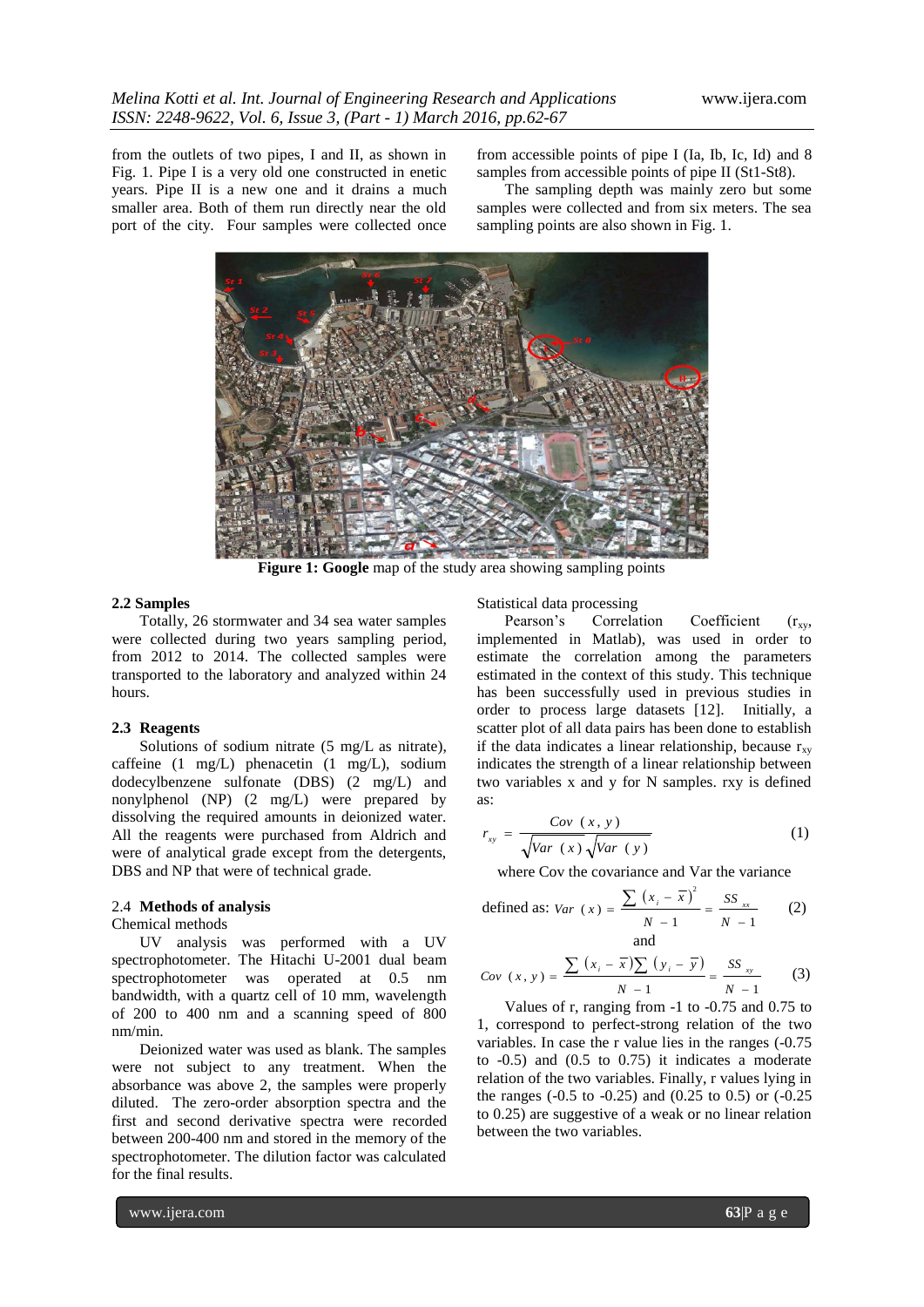## **III. RESULTS AND DISCUSSION**

### **3.1 Stormwater samples**

In order to certify if there are or not any similarities between storm and seawater samples, the data of three seawater samples were co-processed with the data of the stormwater samples.

### 3.1.1 Number of groups

The criterion for the classification of samples between groups was the  $r_{xy}$  value of 0.98, 0.98 and 0.75 for the zero-order, the first-order and the second-order data treatment respectively. The criterion became more flexible as the degree of<br>(a) Classification by zero-order absorbance data

derivatization increased, because the  $r_{xy}$  values were decreased. Three of the seawater samples showed low  $r_{xy}$  values and so did not present any similarity with any of the stormwater samples. For this reason they were excuded in the final evaluation of the data. The classified stormwater groups are shown in Fig. 2.

As is shown in Fig. 2, the processing of zeroorder data categorized 25 from 26 samples into two groups A and B. Three samples were found to belong in both groups. The first-derivative classification showed that two of them belong in B group and the third one remains to group A.



**Figure 2**: Classification of storm water samples according to: (a) zero-order absorbance, (b) first-order derivative and (c) second-order derivative data

Additionally, the first-derivative analysis indicated the presence of four groups, dividing the A group into two subgroups, A1 and A2 and the B group into two subgroups B1 and B2. Subgroup A1 contains 10 samples and subgroup A2 contains of 4 samples, with one common with B1. Subgroup B1 contains 6 samples with one common with A2 and one common with B2.

The second-order derivative results have shown that the common sample of B1 and B2 finally belong to to B2. The other groups are slightly changed, while there are many samples that remain uncategorized.

The second-derivative results did not offer any other significant information about the classification of the samples.

Samples from group A1 are from the same pipe and we can conclude that there is no temporal variation. Samples from group A2 were from different sampling points.

### 3.1.2 Description of spectra

Fig. 3 shows the zero-order UV spectra, the firstorder derivative and the second-order derivative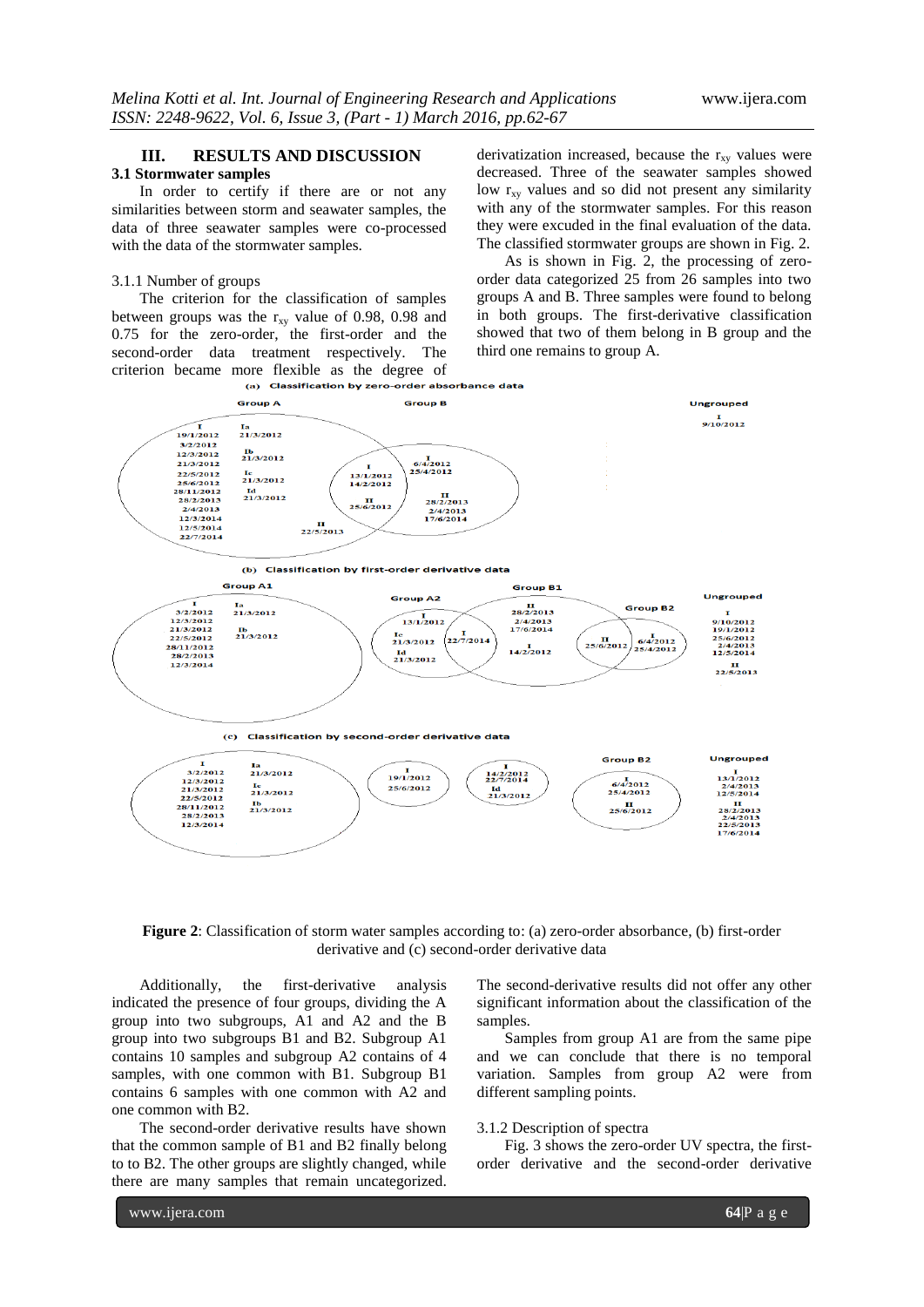spectra of the stormwater samples that belong to each of the four groups, A1, A2, B1 and B2.

The samples of group B1 and B2 are typical of natural water without organic matter as the absorbance below 240 nm is close to zero. The Gaussian shape around 210 nm indicates the presence of nitrate. Group B1 presents low concentrations while group B2 has high concentrations of nitrate.



**Figure 3**: (a) Zero-order, (b) First-order derivative and (c) Second-order derivative UV spectra of specific stormwater samples that belong to each of the four groups

High nitrate concentrations are mostly due to leaking or poorly functioning septic systems. Also, the shape of their first derivative spectra is similar to that of nitrate. A very narrow peak appears below ranging between 200 to 240 nm.

The UV spectra of samples, corresponding to group A1, reflect the domination of humic substances [5, 6]. The samples, corresponding to group A2, present dissimilarity in organic matter as they showed a shoulder around 220 nm.

There is lack of data in the literature in order to compare the shape of the first and second derivative spectra except some individual organic compounds that have been studied in the past [13, 14]. For this reason, the spectra of representative compounds such as nitrate, caffeine, phenacetin, sodium benzene sufonate and nonylphenol were recorded and the results are presented in Fig. 4. The similarity between the spectra of group B1 and B2 and nitrate is obvious

as their spectra are superposed. The spectra of the other compounds do not resemble the spectra of groups A1 and A2 and therefore the samples should not contain any of these compounds at least at high detectable concentrations.



**Figure 4**: (a) Zero-order UV spectra, (b) First-order derivative and (c) Second-order derivative spectra of the specific compounds nitrate, caffeine, phenacetin, DBS and NP

### **3.2 Seawater samples**

#### 3.2.1 Number of groups

Two groups were formed by all data processing methods as is shown in Fig. 5. The criterion for the classification was the  $r_{xy}$  value of 0.99, 0.99 and 0.90 by the zero-order, the first-order and the second-order data processing respectively. Like the stormwater samples, the criterion became more flexible as the degree of derivatization increased, because the  $r_{xy}$ values were decreased. Group A consists of the majority of the samples while group B consists only of seven samples. The samples from group B correspond to different dates of sampling. There was only a slight seasonal variation. No spatial or depth variation was observed between samples of the same group.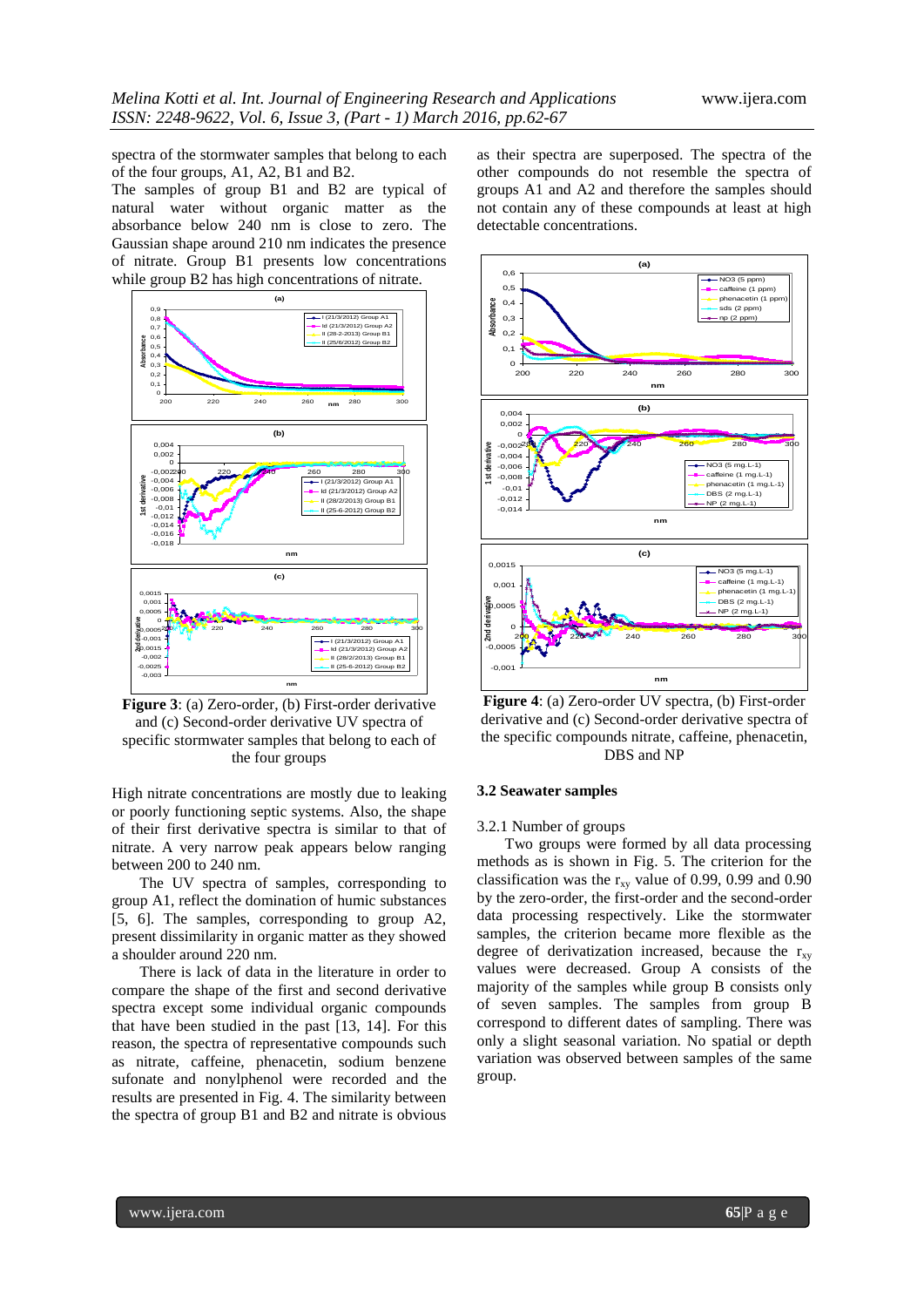

**Figure 5**: Classification of sea water samples derived at the final processing stage of the collected data

#### 3.2.2 Description of spectra

Fig. 6 shows the zero-order, first-order and second-order derivative spectra of the samples corresponding to groups A and B.

The UV spectrum of the sample corresponding to group A is characteristic of high content in chloride. Chloride is responsible for an absorption wall below 220 nm. As no other constituent is present in so great concentration in seawater, the spectrum is close to zero for wavelengths that are greater than 225 nm. The UV spectrum of the sample corresponding to group B showed lower intensity from 200 to 225 nm and a peak around 205 nm. The spectral pattern of the first-derivatives spectra from group A showed a peak down at 200 nm. The pattern from group B showed a concave down peak ranging from 203 to 220 nm.

The spectral pattern of the second-order derivatives of group A showed one high peak up at 202 nm and other two smaller peaks up at 210 and 215 nm. The pattern from group B showed a down peak at 205 nm and other two peaks up at 210 and 215 nm.

There are not any previous studies in literature about the first and second derivative spectra of sea water. As far as the zero-order UV absorption spectra of sea water, it has been found that for samples of same salinity they depend mainly in order to  $KBr > MgCl<sub>2</sub> > NaCl [8]$  and to a much lesser extent to organic matter [7].

### **IV. CONCLUSION**

Based on the results of the present study it is obvious that the UV zero and the first-derivative spectroscopic techniques in combination with statistical methods can provide good knowledge for understanding the similarities in quality of the storm water and to sea water in a less extent. Concerning the application of the above techniques in the study area:

- The stormwater samples were classified mainly according to the sampling points revealing spatial variations.
- The seawater samples were classified mainly according to the sampling dates revealing slight seasonal variations.



**Figure 6**: (a) Zero-order UV spectra, (b) First-order derivative and (c) Second-order derivative spectra of specific sea water samples that belong to each of the two groups

### **V. ACKNOWLEDGEMENTS**

This project is implemented through the Operational Program "Education and Lifelong Learning" action Archimedes III and is co-financed by the European Union (European Social Fund) and Greek national funds (National Strategic Reference Framework 2007 - 2013). Project title: D//ecision support tool for the management of urban run-off in coastal cities//–//COASTSURF//./